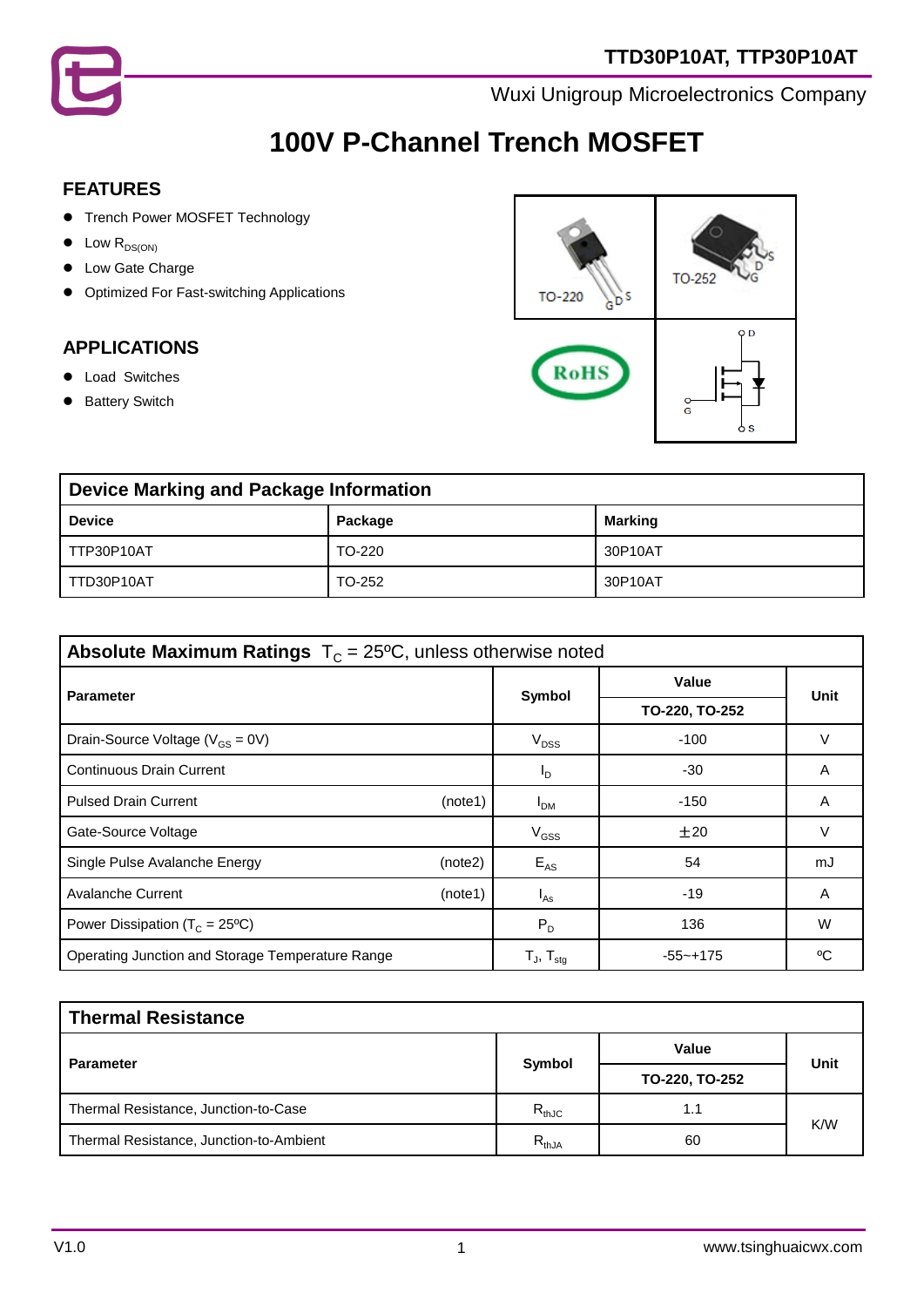

| <b>Specifications</b> $T_y = 25^{\circ}C$ , unless otherwise noted |                                  |                                                         |                          |                        |                |             |
|--------------------------------------------------------------------|----------------------------------|---------------------------------------------------------|--------------------------|------------------------|----------------|-------------|
| <b>Parameter</b>                                                   | <b>Test Conditions</b><br>Symbol |                                                         | Value                    |                        |                | <b>Unit</b> |
|                                                                    |                                  |                                                         | Min.                     | Typ.                   | Max.           |             |
| <b>Static</b>                                                      |                                  |                                                         |                          |                        |                |             |
| Drain-Source Breakdown Voltage                                     | $V_{(BR)DSS}$                    | $V_{GS} = 0V$ , $I_D = -250\mu A$                       | $-100$                   | $\qquad \qquad \cdots$ | --             | V           |
|                                                                    | $I_{DSS}$                        | $V_{DS}$ = -100V, $V_{GS}$ = 0V, T <sub>J</sub> = 25°C  | --                       | --                     | $-1$           |             |
| Zero Gate Voltage Drain Current                                    |                                  | $V_{DS}$ = -100V, $V_{GS}$ = 0V, T <sub>J</sub> = 150°C | --                       | --                     | $-100$         | μA          |
| Gate-Source Leakage                                                | $I_{GSS}$                        | $V_{GS} = \pm 20V$                                      | $\overline{\phantom{a}}$ | --                     | ±100           | nA          |
| Gate-Source Threshold Voltage                                      | $\rm V_{GS(th)}$                 | $V_{DS} = V_{GS}$ , $I_D = -250 \mu A$                  | $-1.0$                   | $-1.7$                 | $-3.0$         | $\vee$      |
|                                                                    |                                  | $V_{GS}$ = -10V, $I_D$ = -15A                           | --                       | 35                     | 46             | $m\Omega$   |
| Drain-Source On-Resistance (Note3)                                 | $R_{DS(on)}$                     | $V_{GS}$ = -4.5V, $I_D$ = -15A                          | --                       | 38                     | 50             | $m\Omega$   |
| Forward Transconductance<br>(Note3)                                | $g_{fs}$                         | $V_{DS}$ = -50V, $I_D$ = -10A                           |                          | 13.6                   | --             | S           |
| <b>Dynamic</b>                                                     |                                  |                                                         |                          |                        |                |             |
| Input Capacitance                                                  | $\mathbf{C}_{\text{iss}}$        | $V_{GS} = 0V$ ,                                         | --                       | 8704                   | --             |             |
| <b>Output Capacitance</b>                                          | $\mathbf{C}_{\mathrm{oss}}$      | $V_{DS} = -50V,$                                        | --                       | 212                    | --             | pF          |
| Reverse Transfer Capacitance                                       | $C_{\text{rss}}$                 | $f = 1.0 MHz$                                           | --                       | 135                    | --             |             |
| <b>Total Gate Charge</b>                                           | $Q_q$                            |                                                         | $-$                      | 140                    | --             |             |
| Gate-Source Charge                                                 | $Q_{gs}$                         | $V_{DD} = -50V, I_D = -15A,$<br>$V_{GS} = -10V$         | $-$                      | 23                     | $\overline{a}$ | nC          |
| Gate-Drain Charge                                                  | $\mathsf{Q}_{\mathsf{gd}}$       |                                                         | --                       | 27                     | $\frac{1}{2}$  |             |
| Turn-on Delay Time                                                 | $t_{d(on)}$                      |                                                         | --                       | 20                     | ۰.             |             |
| Turn-on Rise Time                                                  | $t_r$                            | $V_{DD}$ = -50V, $I_D$ = -15A,                          | --                       | 80                     | --             |             |
| Turn-off Delay Time                                                | $t_{d(\text{off})}$              | $R_G = 2.5\Omega$                                       | $-$                      | 50                     | --             | ns          |
| Turn-off Fall Time                                                 | $\mathsf{t}_{\mathsf{f}}$        |                                                         | $-$                      | 70                     | $-$            |             |
| <b>Drain-Source Body Diode Characteristics</b>                     |                                  |                                                         |                          |                        |                |             |
| Continuous Body Diode Current                                      | $I_{\rm S}$                      | $T_c = 25$ °C                                           | --                       | --                     | $-30$          |             |
| <b>Pulsed Diode Forward Current</b>                                | $I_{\mathsf{SM}}$                |                                                         | --                       | --                     | $-150$         | A           |
| <b>Body Diode Voltage</b>                                          | $\rm V_{SD}$                     | $T_J = 25$ °C, $I_{SD} = -15A$ , $V_{GS} = 0V$          | ۰.                       | --                     | $-1.2$         | V           |
| Reverse Recovery Time                                              | $t_{rr}$                         | $I_F = -15A,$                                           | $\overline{\phantom{a}}$ | 90                     | --             | ns          |
| Reverse Recovery Charge                                            | $Q_{rr}$                         | $di_F/dt = 100A/\mu s$                                  | --                       | 70                     | ۰.             | nC          |
|                                                                    |                                  |                                                         |                          |                        |                |             |

### **Notes**

- 1. Repetitive Rating: Pulse width limited by maximum junction temperature
- 2.  $I_{AS}$  = -19A,  $V_{DD}$  = 50V, R<sub>G</sub> = 25Ω, Starting T<sub>J</sub> = 25°C
- 3. Pulse Test: Pulse width ≤ 300μs, Duty Cycle ≤ 1%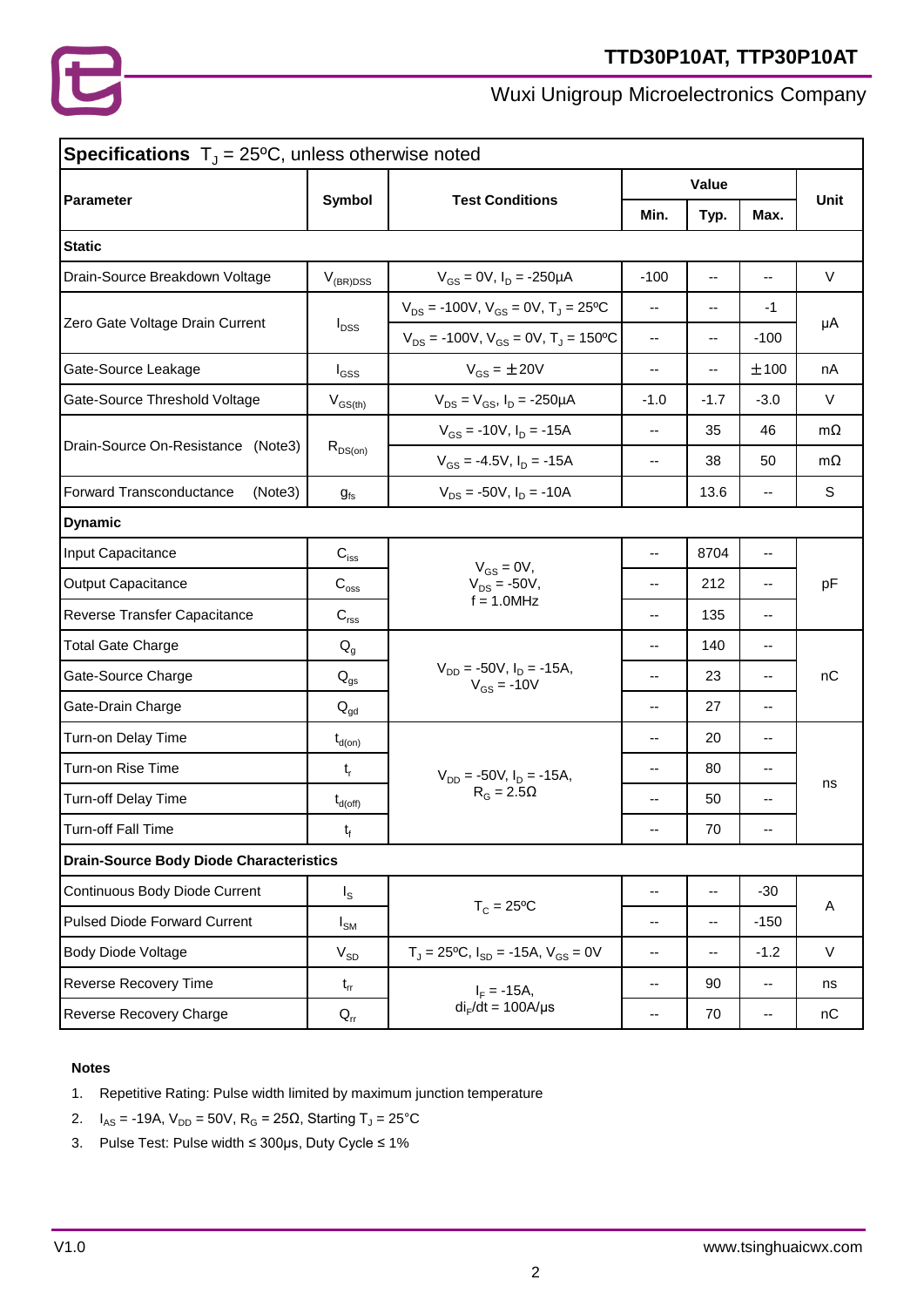### **Typical Characteristics**  $T_J = 25$ <sup>o</sup>C, unless otherwise noted







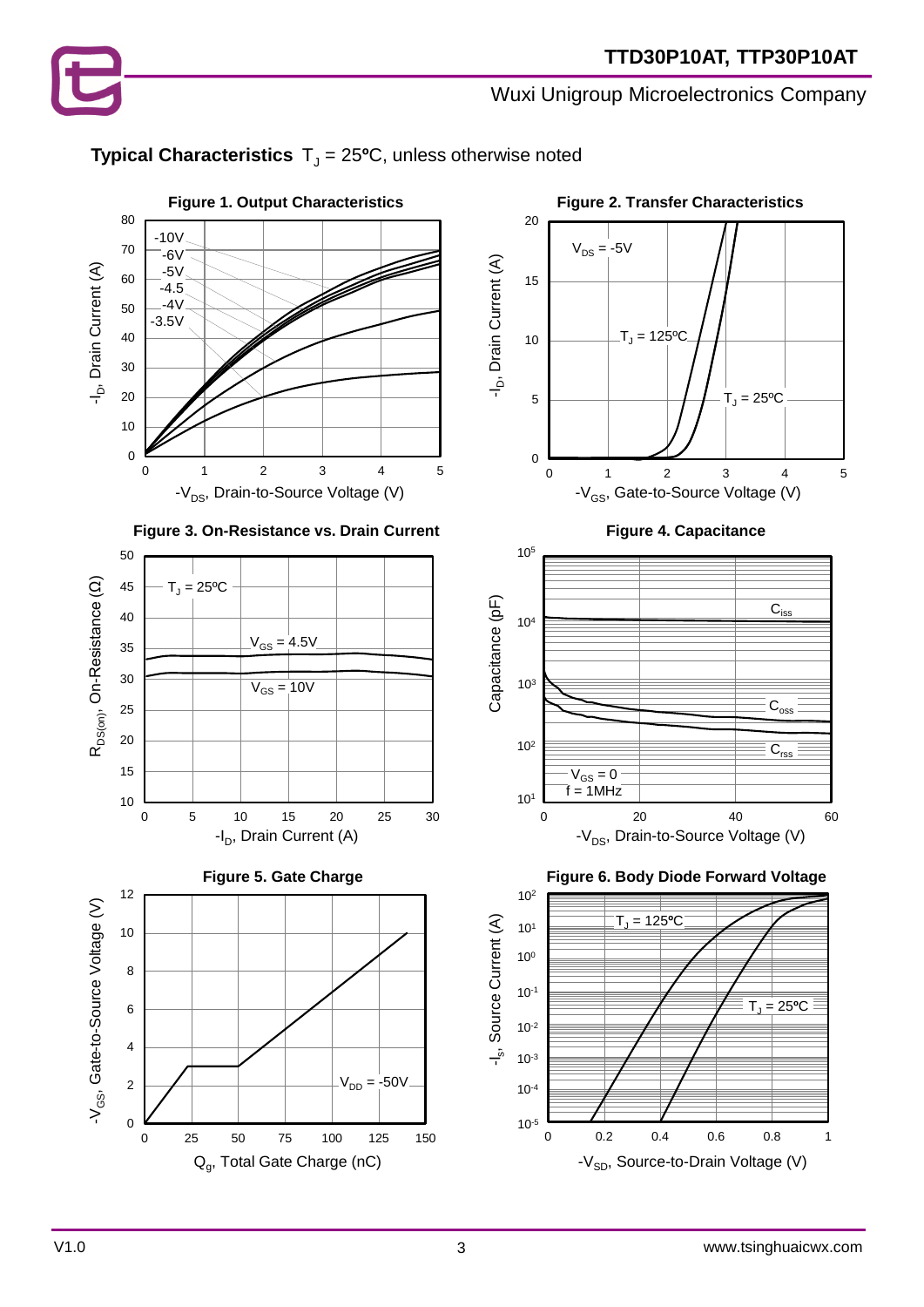

### **Typical Characteristics**  $T_J = 25$ <sup>o</sup>C, unless otherwise noted





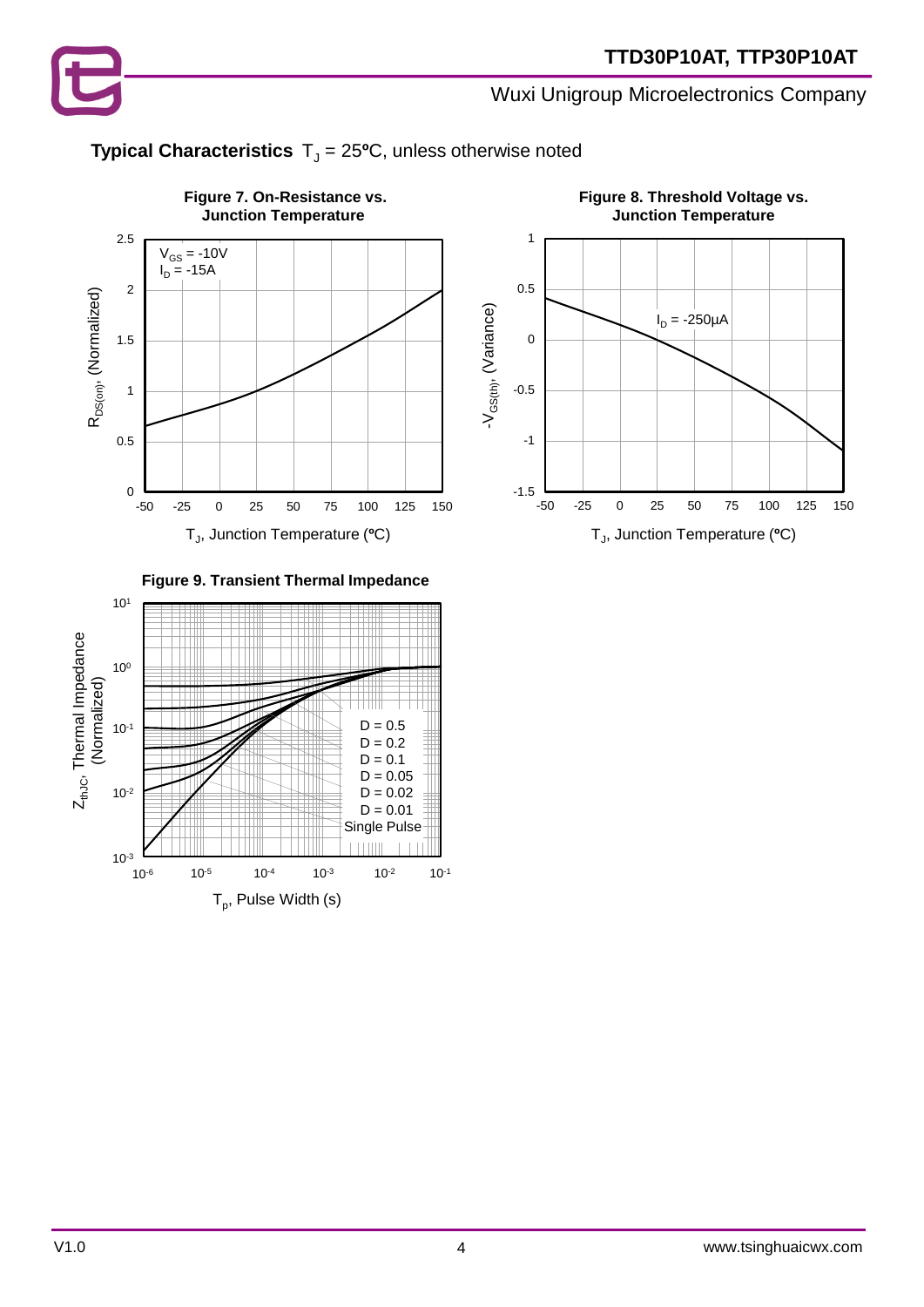







**Figure C**:**Unclamped Inductive Switching Test Circuit and Waveform**

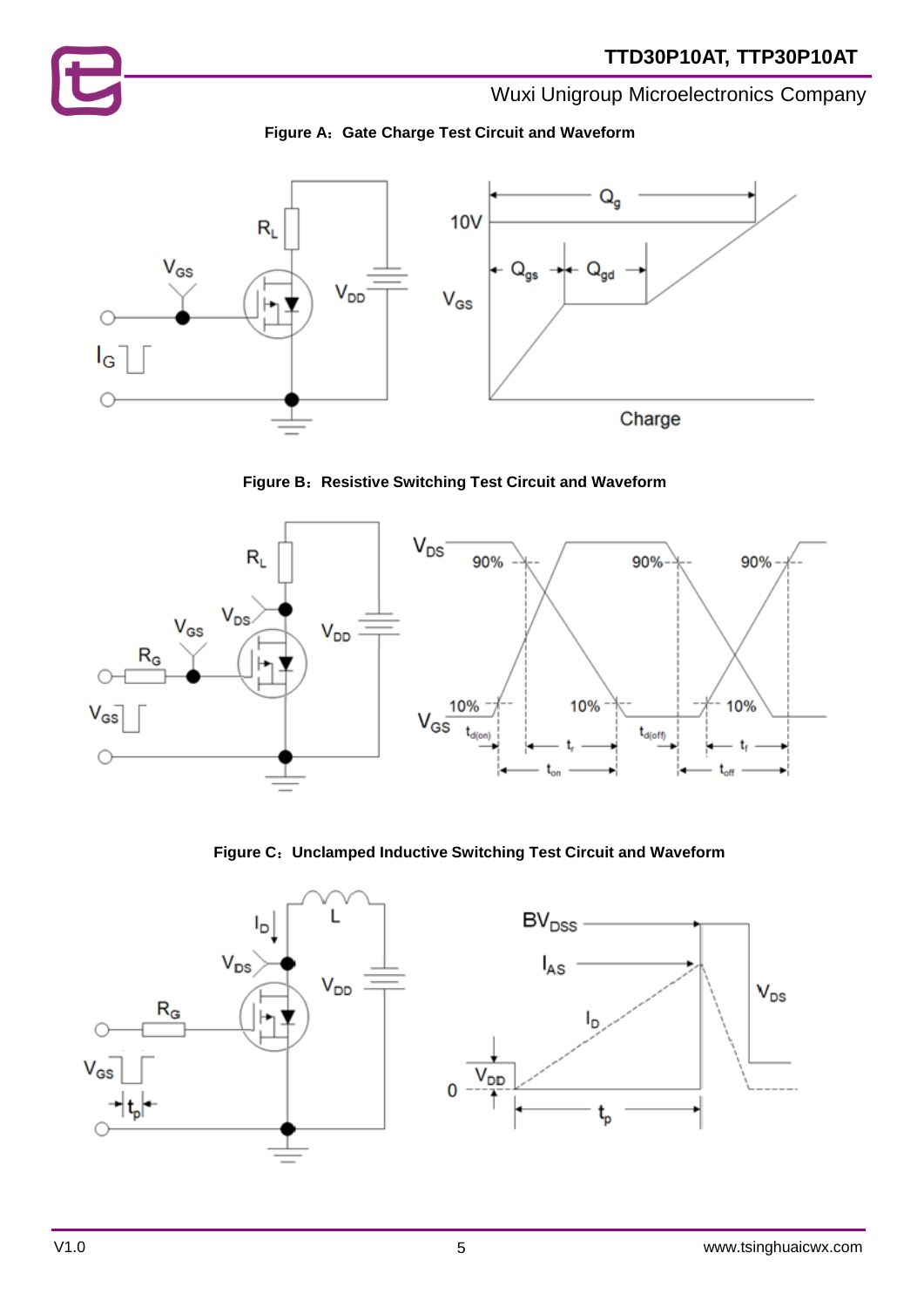**TO-220**





| Unit: mm |              |       |  |
|----------|--------------|-------|--|
| Symbol   | Min.<br>Max. |       |  |
| А        | 4.37         | 4.77  |  |
| A1       | 1.25         | 1.45  |  |
| А2       | 2.20         | 2.60  |  |
| b        | 0.70         | 0.95  |  |
| b2       | 1.17         | 1.47  |  |
| С        | 0.40         | 0.65  |  |
| D        | 15.10        | 16.10 |  |
| D1       | 8.80         | 9.40  |  |
| D2       | 5.50         |       |  |

| Unit: mm |              |       |  |
|----------|--------------|-------|--|
| Symbol   | Min.<br>Max. |       |  |
| Е        | 9.70         | 10.30 |  |
| E3       | 7.00         |       |  |
| е        | 2.54BSC      |       |  |
| e1       | 5.08BSC      |       |  |
| H1       | 6. 25        | 6.85  |  |
| L        | 12.75        | 13.80 |  |
| L1       |              | 3.40  |  |
| P        | 3.40         | 3.80  |  |
| Q        | 2.60         | 3.00  |  |

t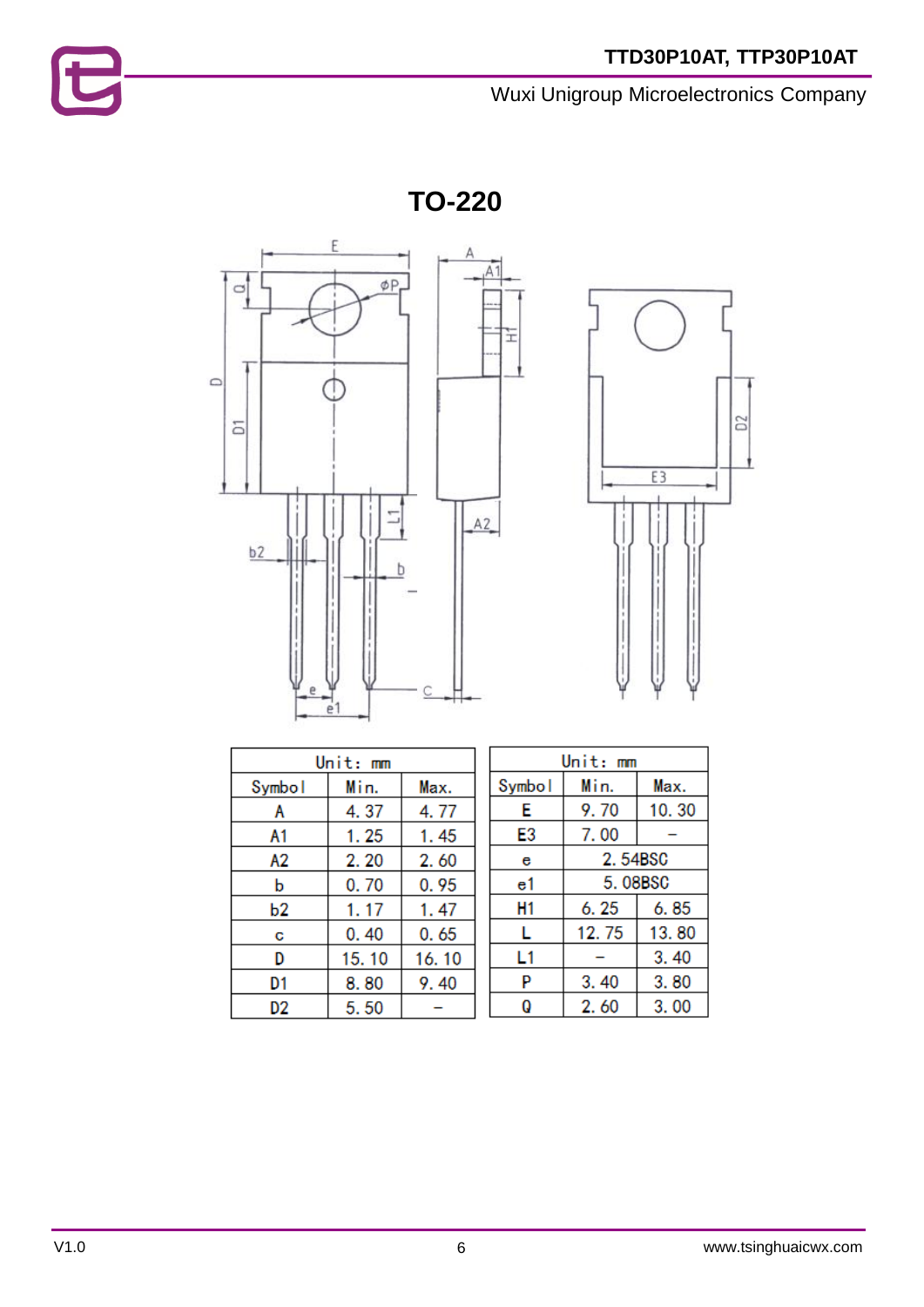

**TO-252**



| Unit: mm      |      |      |  |
|---------------|------|------|--|
| Symbol        | Min. | Max. |  |
| Α             | 2.20 | 2.40 |  |
| A1            | 0.00 | 0.20 |  |
| А2            | 0.97 | 1.17 |  |
| b             | 0.68 | 0.90 |  |
| b3            | 5.20 | 5.50 |  |
| с             | 0.43 | 0.63 |  |
| D             | 5.98 | 6.22 |  |
| 5.30REF<br>D1 |      |      |  |
| E             | 6.40 | 6.80 |  |
| E1            | 4.63 |      |  |

| Unit: mm |          |       |  |
|----------|----------|-------|--|
| Symbol   | Min.     | Max.  |  |
| е        | 2.286BSC |       |  |
| Н        | 9.40     | 10.50 |  |
| L        | 1.38     | 1.75  |  |
| L1       | 2.90REF  |       |  |
| L2       | 0.51BSC  |       |  |
| L3       | 0.88     | 1.28  |  |
| L4       | 1.00     |       |  |
| L5       | 1.65     | 1.95  |  |
|          |          |       |  |